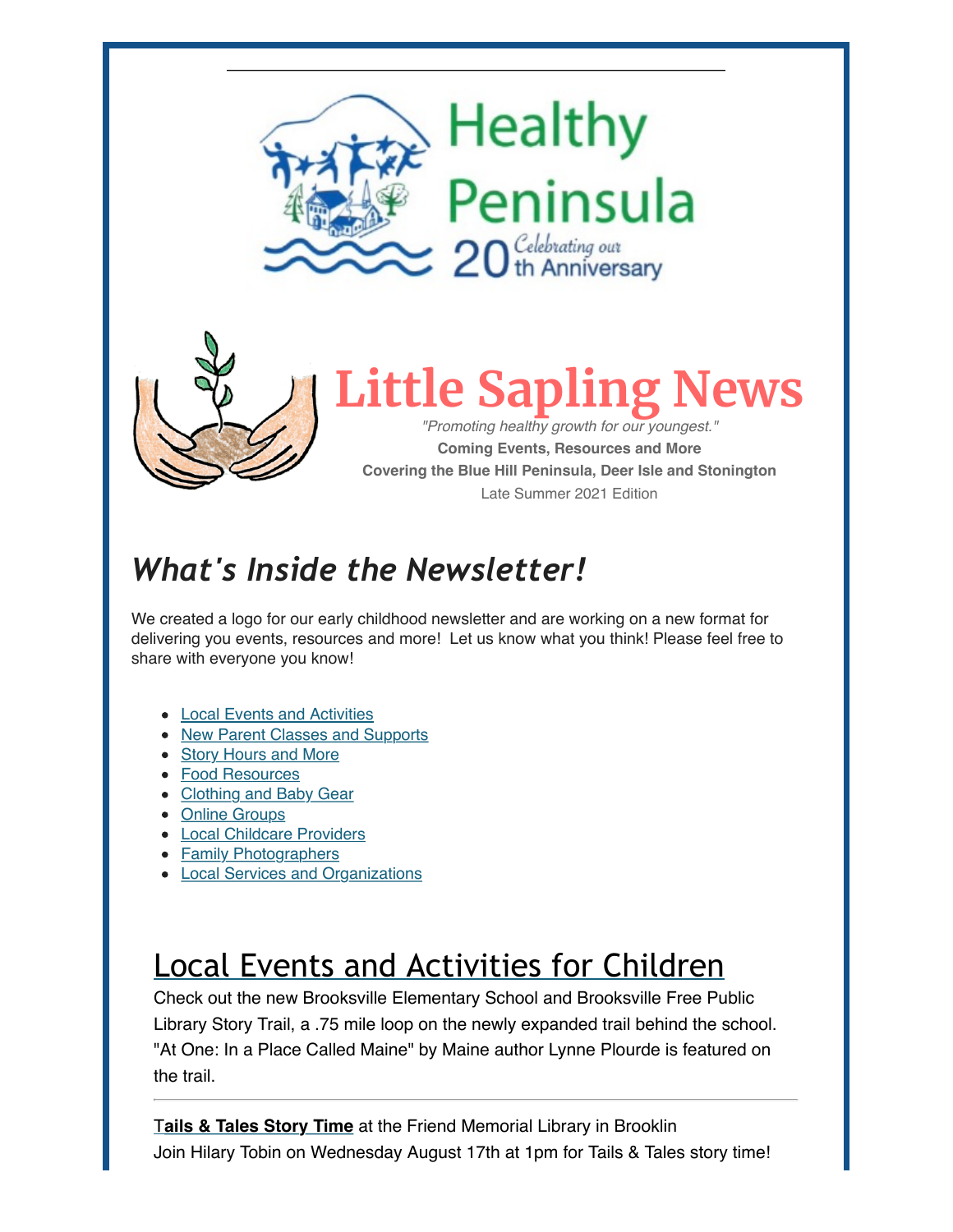Come make a crown or belt using fabrics glitters and paints, listen to a story, and release your inner artist with the help of Island Meadow Arts!

**[Garden Tea Party](https://www.bhpl.net/events/garden-tea-party/)** - Kids are invited to a garden tea party with Youth Services Librarian Claire and Anna Wind from the Magic Food Bus on Thursday, August 19 at 10 am. We will be meeting in the Magic Food Bus Community Garden in front of the Healthy Peninsula office, across the street from the library. Kids will have the opportunity to harvest herbs to make tea and snacks will be provided. Bring a picnic blanket if you have one! We will also read a magical story together.

This program is free and everyone is welcome. It is cosponsored by the Blue Hill Library and Healthy Peninsula. For more information, contact Claire at claire.malina@bhpl.net or call 374-5515.

**[Frogtown Mountain Puppeteers: "The Legend of the Banana Kid"](https://www.bhpl.net/events/frogtown-mountain-puppeteers-the-legend-of-the-banana-kid/)** - Everyone is invited to a free performance by Frogtown Mountain Puppeteers of "The Legend of the Banana Kid" on Tuesday, August 24 at 6 PM on the library lawn! Little Chucky heads to the Wild West to outwit outlaws in this cowboy adventure. With a fistful of bananas, Chucky rides into town on his trusty goat for a showdown with Big Bad Bart and his gang of bandits. (\*please note that there are no guns in the show).

Frogtown Mountain Puppeteers is a small puppetry troupe based in Bar Harbor consisting of three siblings – Erik and Brian Torbeck and Robin Erlandsen. Founded in 2000, Frogtown Mountain Puppeteers has performed at festivals, schools, libraries and theatres in the United States and Canada. They write and create all the shows they perform and have received three Citations of Excellence from UNIMA-USA, the highest national award in puppetry.

Thanks to the generosity of the Friends of the Library, admission for this puppet show is free. Reservations are not necessary. Bring a picnic blanket and/or lawn chairs if you have them. For more information, call the library at 374-5515 or contact Claire at claire.malina@bhpl.net.

**Stroll & Read!** Community Compass presents Stroll & Read on August 28th from 10am to 12pm starting at the Blue Hill Public Library.

Stroll through downtown Blue Hill for five stations that feature games, activities and a story. Start at the Blue Hill Public Library and end at the Blue Hill Town park. First 30 families will receive a copy of the book and all will walk away with great family memories, connections and activities.

To register or for more information, please email [director@communitycompassdowneast.org.](mailto:director@communitycompassdowneast.org?subject=Stroll%20and%20Read)

**Every Kid Outdoors** is sponsoring *free* passes to all federal and national parks/land for 4th and 5th grade students. Sign up [here.](https://www.nps.gov/kids/every-kid-outdoors.htm)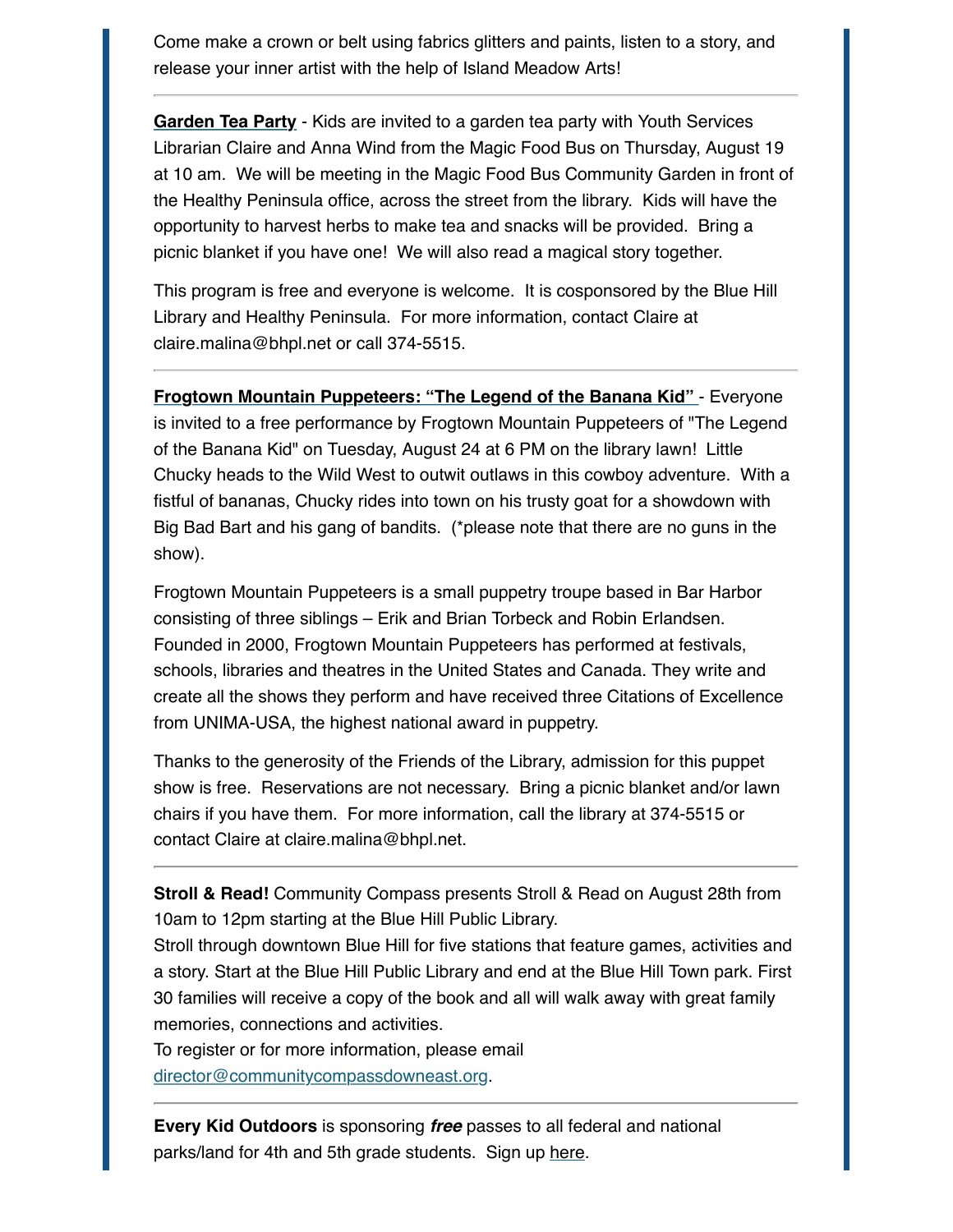**Acadia National Park** is children's programming to include Junior Rangers and Tree Ramble. Visit their [Facebook](https://www.facebook.com/events/2895053680763773?acontext=%7B%22event_action_history%22%3A%5B%7B%22extra_data%22%3A%22%22%2C%22mechanism%22%3A%22unknown%22%2C%22surface%22%3A%22page%22%7D%2C%7B%22extra_data%22%3A%22%22%2C%22mechanism%22%3A%22surface%22%2C%22surface%22%3A%22permalink%22%7D%2C%7B%22extra_data%22%3A%22%22%2C%22mechanism%22%3A%22surface%22%2C%22surface%22%3A%22permalink%22%7D%5D%2C%22ref_notif_type%22%3Anull%7D) page for events.

Blue Hill Heritage Trust - **Passports to the Trails** are now available at their office. Walk the trails, collect letterbox stamps, make observations, have fun! Whether it takes all season or all year, visit 10 or more trails of your choosing to collect a prize. Call their office at 374-5118 for more details or to arrange pick-up of your FREE passport.

## New Parent Classes and Supports

## *Looking for prenatal care or support for childbirth and newborn care?*

[Birch Moon Midwifery & Lactation Care](https://birchmoonmidwifery.com/) - Holly Arends Murphy, CPM, IBCLC offers:

- home birth midwifery,
- lactation consultation,
- water birth support,
- hybrid care,
- well-body care, and
- fertility planning and insemination.

Call 522.6043 or email at [holly@birchmoonmidwifery.com.](mailto:holly@birchmoonmidwifery.com)

[Northern Light Women's Health](https://northernlighthealth.org/Our-System/Maine-Coast-Hospital/Care-Centers-Services/Womens-Health/Birthing) is offering a range of classes and groups for new parents!

**Childbirth Class** – It's normal to have questions about your pregnancy, labor and delivery, and the postpartum period. We would be happy to have you join us for one of our one-day Childbirth Class to help answer your questions. The classes are taught by the NLMCH labor and delivery nurses giving you the most up to date information and options for your own labor and delivery.Some of the topics we will discuss include:

- Understanding the third trimester of pregnancy
- Understanding labor, including when to call the hospital
- Ways to manage discomfort during labor
- How your spouse, partner, or support person can help
- Medical interventions, including family centered C-sections
- Postpartum care for mom
- Newborn care
- Tour of the NLMCH Labor & Delivery/Postpartum Unit

As we cover the various topics, we will watch a couple of brief videos, discuss the many options to personalize your experience in the hospital setting, and try some "hands on" exercises to better understand labor, delivery, and the postpartum period. The class is free and is open to any expectant parents, regardless of where you plan to deliver. Please call 664-5464 to register for a class.

**Breastfeeding Class** – This class is ideal for first-time mothers or mothers who have had difficulties breastfeeding in the past. The best time to take this class is about a month or two prior to your estimated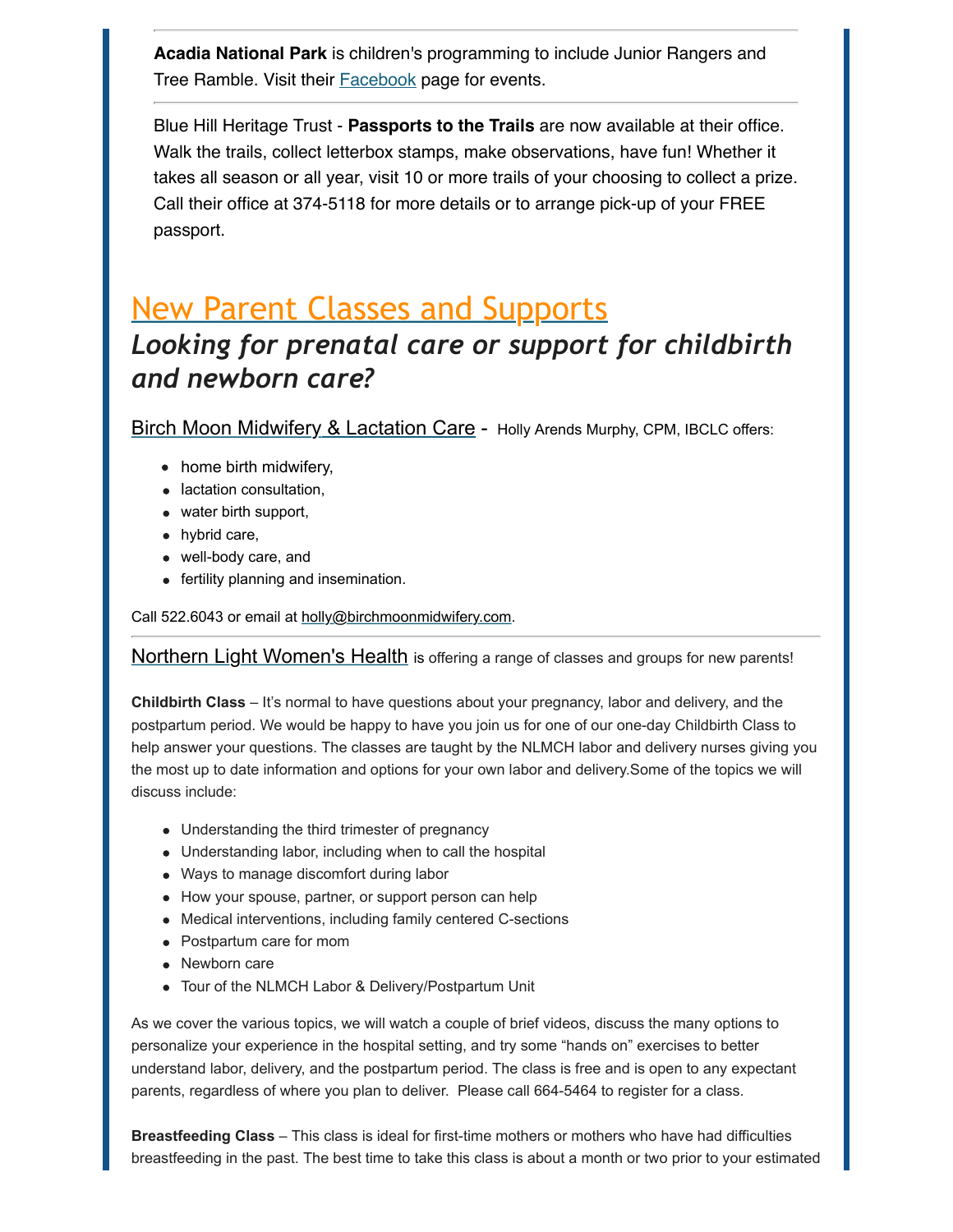due date. Please call 664-5464 to register.

**Nursing Moms Group** – This group is designed with new mothers in mind, who are new to breastfeeding and have a nursing baby under one year old. Please call 664-5464 for more information.

**Moms Support Group** – Our local WIC office has partnered with us to offer a support group for moms. This group is open to all mothers, both pregnant and postpartum. It's a great opportunity to connect with moms in the area and share the struggles and successes of motherhood. Babies-in-arms are welcome, but the space is not suitable for older children. The group is facilitated by the WIC Breastfeeding Coordinator who is also a Certified Lactation Counselor. The class is the 4th Saturday of every month, from 2-3:30 PM, in the Northern Light Women Care Office, 50 Union Street, Suite 3200, Ellsworth. For more information on the Moms Support Group, please email shavey@mainefamilyplanning.org, or call NLMCH Labor & Delivery at 664-5464.

**Mindfulness Based Childbirth and Parenting** program available for a fee though no one is turned away for lack of funds. Sessions offered live on Zoom on Mondays from 6:00 - 9:00 pm. Registration is required. Contact Jane Gerlach, CNM at 460-1801 or janemidwife@myfairpoint.net.

## **Child Car Seat Checks**

Certified Child Passenger Safety Technician, Jessica Richards, at Bucksport Regional Health Center's Health Edcator, can help you with your child's safety seat.

You can make an appointment to learn how to safely install a car seat and strap your child in.

If you need a car seat, BRHC can help. We will provide a new free car seat to those who qualify.

Call 902-1615 to learn more!

## **Story Hours and More**

\*Please note that all programming listed is free of charge. All local organizations and libraries are following CDC guidelines for COVID-19. If you are attending an event in-person, please wear a mask and maintain social distancing.

## [Blue Hill Public Library](https://www.bhpl.net/)

To access the children's area of the library, please call 374-5515 to make an appointment.

[On the Lawn Storytime](https://www.bhpl.net/events/on-the-lawn-storytime/)

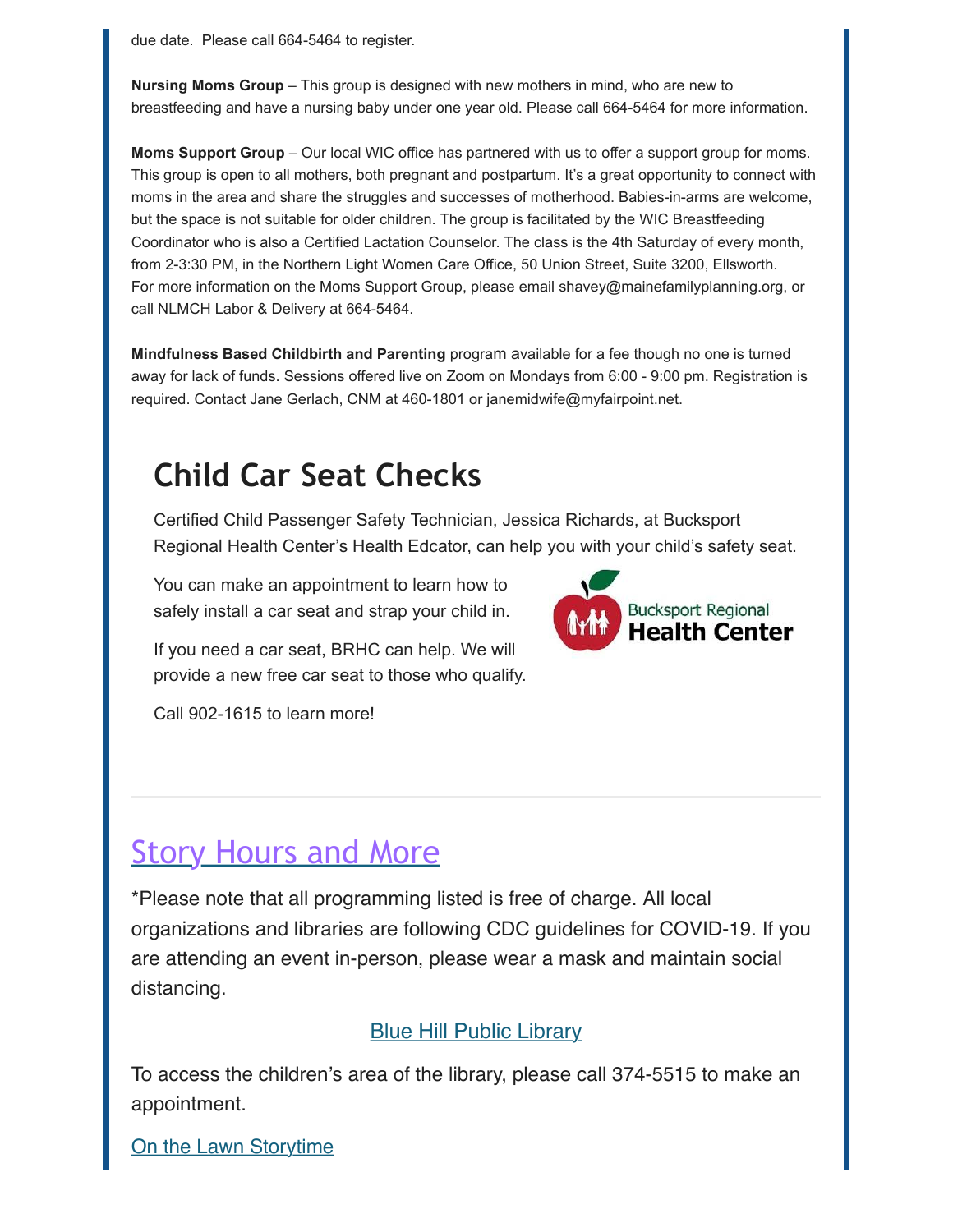## Tuesdays, 10:30 am - 11:00 am

Join Youth Services Librarian Claire for storytime on the library lawn on Tuesday mornings at 10:30 am. We will read a few picture books, sing songs and make a craft. This program will be weather permitting and cancelled if it is raining. You're invited to bring your own picnic blanket!

## [Preschool Playgroup in the Park](https://www.bhpl.net/events/preschool-playgroup-in-the-park-2/)

Wednesdays, 10:30 am - 12:00 pm

Kids 0-5 and their caregivers are invited to playgroup in the Blue Hill town park with Youth Services Librarian Claire Malina on Wednesdays in July and August from 10:30-noon for a variety of activities and play. This is a great way to meet and connect with other families in the area and to play together outdoors!

## [Magic The Gathering](https://www.bhpl.net/events/magic-the-gathering-for-teens-and-tweens-5/)

Wednesdays, 3:00 pm - 5:00 pm

Tweens and Teens are invited to come play Magic the Gathering every Wednesday afternoon from 3-5 pm out on the library lawn, weather permitting. This will be a casual and fun opportunity for players of all experience levels to get together and test out various decks. Decks of cards will be available to use, though participants are welcome to bring their own card collections as well.

Joining us will be Blue Hill resident Josh Snow to help beginners understand the game and provide guidance. Josh currently teaches math and science at the Adams School in Castine and has more then ten years' experience playing Magic the Gathering.

This program is free and sponsored by the library. If you have questions, contact Teen Services Librarian Kendall Chapman at kendall.chapman@bhpl.net or by calling 374-5515.

## **[Stonington Public Library](https://www.stoningtonlibrary.org/)**

To access the library, call 367-5926 for the latest COVID policy information. Monthly Read Aloud and Activity with Take-Home Craft Kit! Follow on [Facebook](https://www.facebook.com/StoningtonPublicLibrary/%C2%A0) for announcements!

[Friend Memorial Library](https://friendml.org/)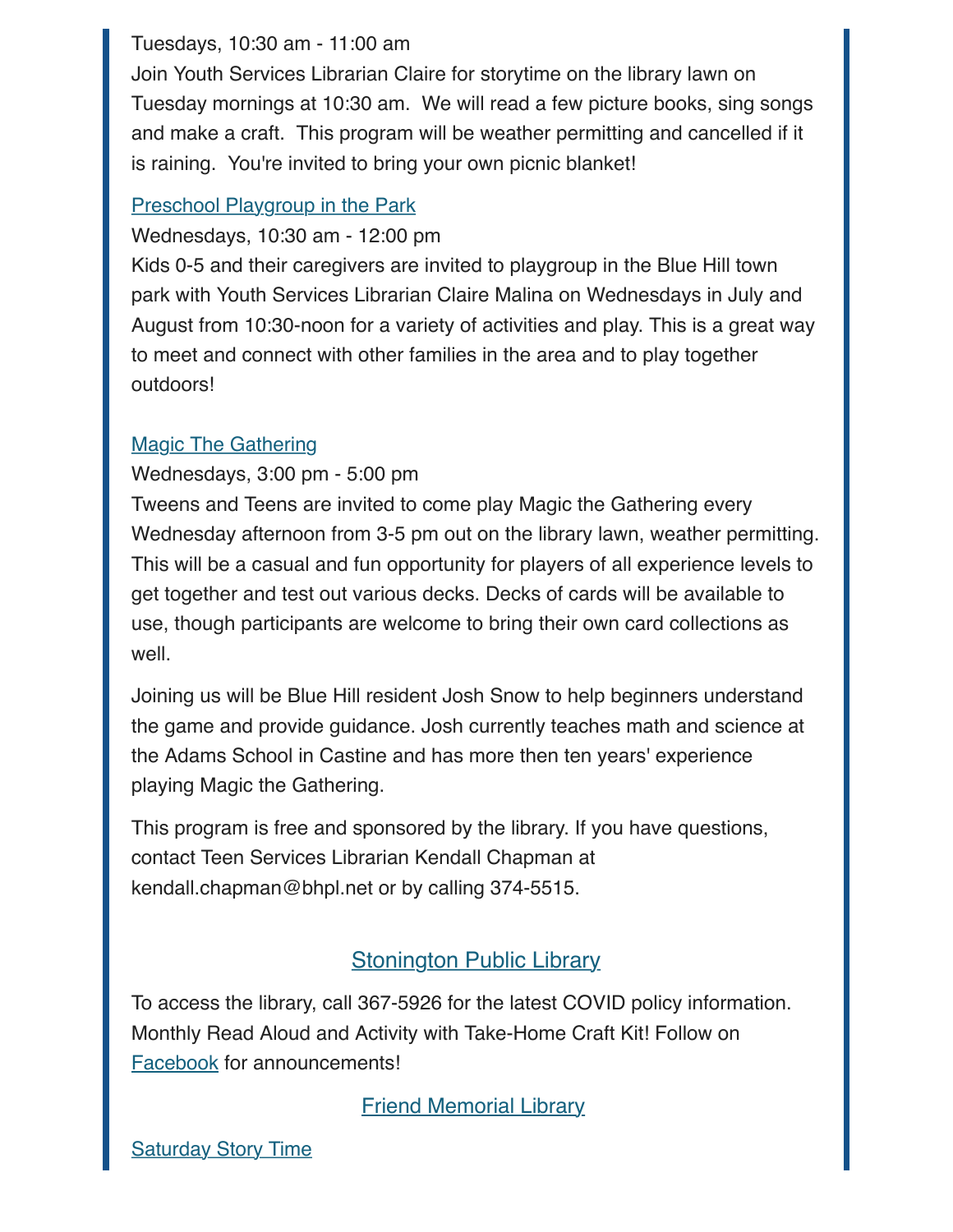Children of all ages welcome. Story and craft starting at 10:30AM

Walking Wednesdays has taken a little break, but stay tuned for their return this September! Meant for all ages and speeds!

## **[Witherle Library](http://witherle.lib.me.us/)**

## **[Magic The Gathering Club](https://witherle.lib.me.us/events/magic-the-gathering-club-2021-08-12/)**

Thursdays, 2:00 pm - 4:00 pm

Come play Magic the Gathering at Witherle Memorial Library. There will be plenty decks to use so all you have to do is show up. If have a deck, bring it along because we'd love to see what you've built. Never played? Don't worry, there will be experienced players there to teach you. The age level is 3rd grade through middle school but older players are welcome.

## **[Storytime](https://witherle.lib.me.us/events/storytime-2021-08-14/)**

Saturdays, 10:00 am - 10:30 am Join our summer intern Drew Smith in the Children's Room for reading aloud, crafts, and time with friends.

## **[Ellsworth Public](http://www.ellsworth.lib.me.us/youth-services/) [Library](http://witherle.lib.me.us/)**

They offer curbside book checkout! Use this [google form](https://docs.google.com/forms/d/1sO9o2AkNHwvLUrngdD4jzLxPIiQuPoKw2Xd-2WeCLIQ/viewform?edit_requested=true) to get a Youth Book Bundle of up to 10 books! They also offer Grab-and-Go Craft Kits! For the older siblings, EPL is also doing a Virtual D&D group. [Registration](https://networkmaine.zoom.us/meeting/register/tZcsdOyuqzIvHtahQUvSiJX8WO7wtIbWHKO6?fbclid=IwAR1P1yvjkkURl9E8QGwNdhsb9s7vakN507VuWiAqc2mXmvjvpQ7V2zQZdqw) required. Mondays at 3:00pm.

Call 667-6363 to set up your appointment to browse!

# Food Resources

\*Please note that all markets, pantries and community meal sites have COVID-19 policies in place. Please visit their websites or call ahead to learn more.

### *Farmers' Markets*

[Blue Hill](https://www.bluehillfarmersmarket.com/?fbclid=IwAR0QUavNw3aDCsKJnY5yca8DjffX6kijc5Ku7ZhmqvkEcaxxCdiY2pdiJFA) – Saturdays from 9:00–11:30 am May 29th thru October 2nd at the Blue Hill Fairgrounds

[Brooklin](https://www.facebook.com/Brooklin-Farmers-Market-1686328718297388/) – Thursdays from 11:00–1:00 pm next to the library May 26th thru mid-**October** 

[Brooksville](https://www.facebook.com/BrooksvilleMaineFarmersMarket/) – Tuesdays from 9:30–12:00 pm at the Community Center - check FB for 2021 start date!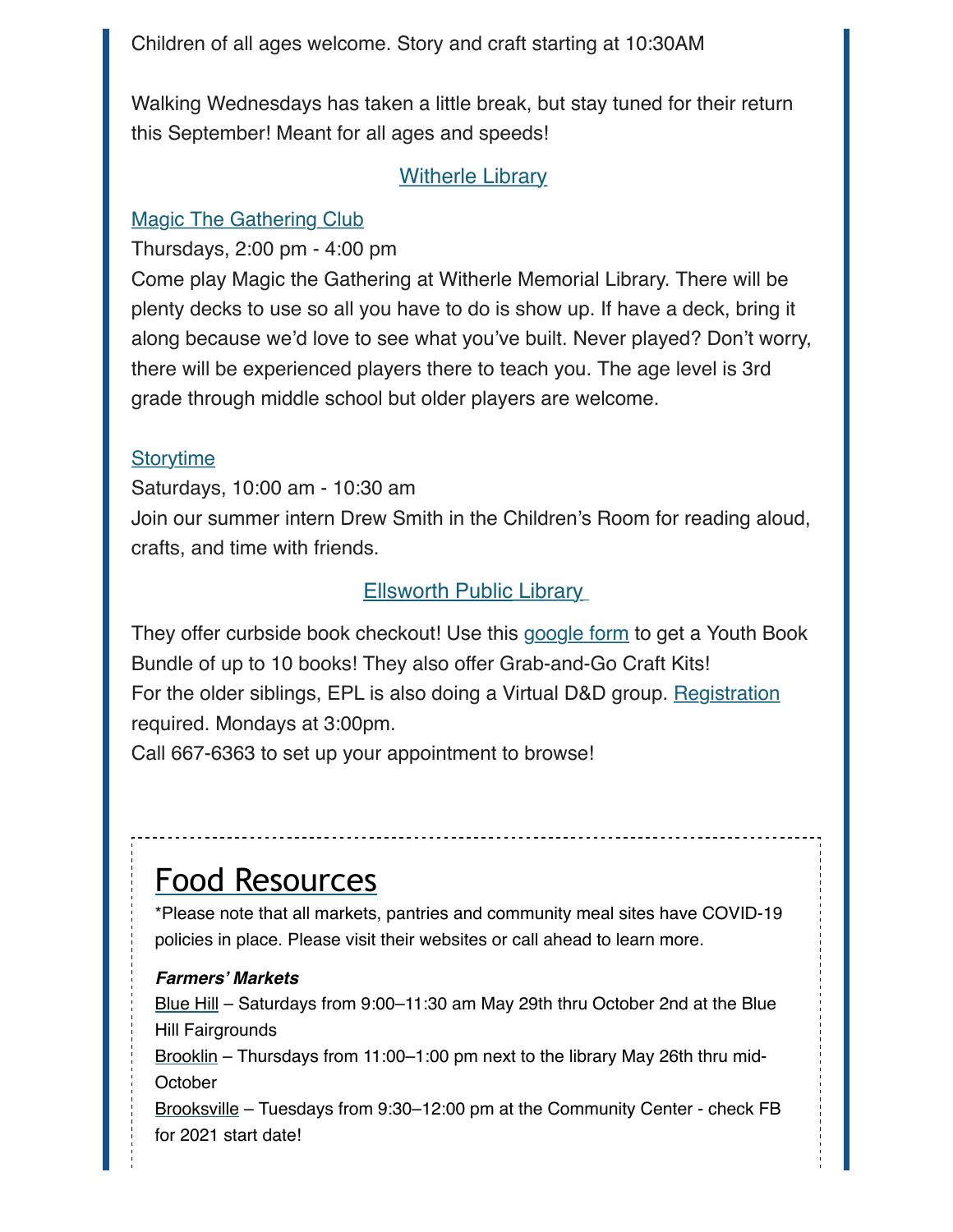[Castine](https://www.facebook.com/Castine-Farmers-Market-115960368436636/) – Tuesdays from 9:00–11:30 am on the Town Common June through August (need to update)

[Stonington](https://www.facebook.com/StoningtonFarmersMarket/) – Fridays from 10:00–12:00 pm at the Island Community Center mid-May thru mid-October

[Stonington Garden Project & Cafe](https://www.facebook.com/readyby21mentoring) – Saturdays from 11:00–1:00 pm hosted by the Ready By 21 Project near the Transfer Station

[Magic Food Bus](https://healthypeninsula.org/initiatives/eating/magic-food-bus-rolls-for-its-sixth-season/) – Free produce and books, provided peninsula wide from the last week of June thru the end of September.

### *Food Pantries*

[Tree of Life Food Pantry](https://www.treeoflifepantry.org/) – Thursdays from 9:00 am to 1:00 pm at 23 South Street in Blue Hill – 374-2900

[Stonington Island Pantry](https://www.islandcommunitycenter.net/programs) – Thursdays from 5:00– 7:30 pm at the Island Community **Center** 

[Loaves and Fishes](https://www.facebook.com/LoavesandFishespantry/) – Wednesdays from 9:30– 12:00 pm and 4:00–6:30 pm,

Fridays from 9:30– 12:00 pm at 119 Bucksport Road in Ellsworth or call (207) 667- 4363

#### *Community Meals*

[The Simmering Pot](https://healthypeninsula.org/initiatives/eating/community-meals/) – Contact Healthy Peninsula at 374-3257 to sign up for pick up or delivery of soup and bread on Mondays.

[Sedgwick North Baptist Meals Program](https://m.facebook.com/groups/ccnavigatorsedgwick/?ref=group_header&view=group) – 2nd and last Fridays of the month.

Contact Community Compass Navigator Tammie Cox at 479-5397 or

[neighborhoodnavigatorsedg@yahoo.com.](mailto:neighborhoodnavigatorsedg@yahoo.com?subject=Meals%20Program)

--------------------------------------------------------------------------------------------------------------

*Did you know that most farmers' markets accept SNAP?* **Also ask about Harvest Bucks!**

Spend \$1 in SNAP, Get \$1 in Maine



Harvest Bucks that can be used same day or save. More information can be found at [www.maineharvestbucks.org](http://www.maineharvestbucks.org/) or call (207) 370-1524.

\*\*If you have a child enrolled in one of our local, public schools, reach out and ask if they have a backpack program. The backpack programs vary school-to-school and not every school has one.

--------------------------------------------------------------------------------------------------------------

\*\*Many schools are offering free breakfast and lunch to ALL students this school year too!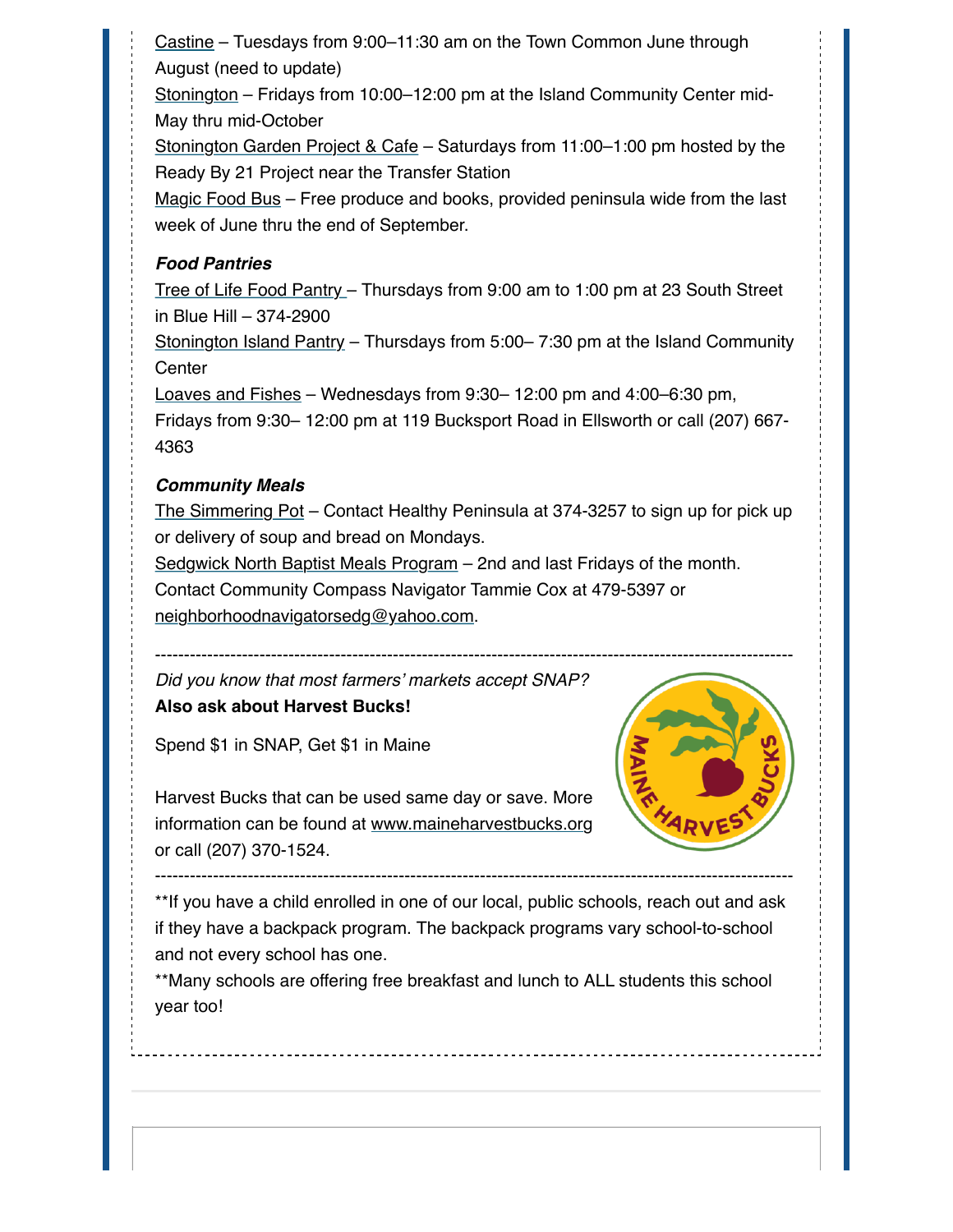# Needing Clothes or Baby Gear...? **Check out these great local organizations!**

[Community Closet in Ellsworth](https://www.facebook.com/communityclosetellsworth) - Mondays and Wednesdays 9:00 am - 2:00 pm and Thursdays 4:00 - 7:00 pm. First 10 items pay what you want, then \$1.00 each. Has furniture. clothes, shoes, books and more.

Free Clothing Closet in the Parsonage at the Sedgwick North Baptist Church - Due to COVID-19, the closet is only open by appointment. Contact Tammie Cox at 479 5397 or [neighborhoodnavigatorsedg@yahoo.com t](mailto:neighborhoodnavigatorsedg@yahoo.com?subject=Clothing%20Closet)o schedule an appointment.

[Deer Isle Adult & Community Education Resource Center](https://www.facebook.com/DIAdultEducation/) has nearly new and used children and infants gear and equipment. Shelves of school readiness materials and other parent-child activities to bring home. Run by a Shop and Swap idea bring in your out grown items and swap for age appropriate items! Contact 348-6643 to learn more.



# 10 Local Online Groups to Follow

If you're looking for great ideas, activities and events for kids and families, we have a few places you can start, while scrolling your newsfeed on Facebook.

- 1. [Island Playgroups and Early Childhood Resources](https://www.facebook.com/groups/764351233752193)
- 2. [Peninsula Birth-5 years Activities & Tips](https://www.facebook.com/groups/1679486905674020)
- 3. [Community Compass: Sedgwick Pals \(Parents are Leaders too\)](https://www.facebook.com/groups/287502609071698)
- 4. [Community Compass Navigators: Castine & Penobscot](https://www.facebook.com/groups/ccnavigatorcastineandpenobscot)
- 5. [Community Compass: Blue Hill-Surry PALs \(Parents are Leaders Too\)](https://www.facebook.com/groups/bluehillsurrypals)
- 6. [Peninsula 6-10 years Parent Group](https://www.facebook.com/groups/587619998503969)
- 7. [Peninsula Middle School Parent Group \(11-13 years\)](https://www.facebook.com/groups/221387125608304)
- 8. [Peninsula Parents of Teens Group](https://www.facebook.com/groups/591555428098824)
- 9. [Ellsworth, MDI, Blue Hill Family and Kids' Activities](https://www.facebook.com/groups/1411447465772796)
- 10. [Homeschool Families of the Blue Hill Peninsula](https://www.facebook.com/groups/737141470455283)

There are many others to include homeschool groups, the public library pages, local school pages and of course, MORE!

## *Do you have a group you love?*

# <span id="page-7-0"></span>Local Childcare Providers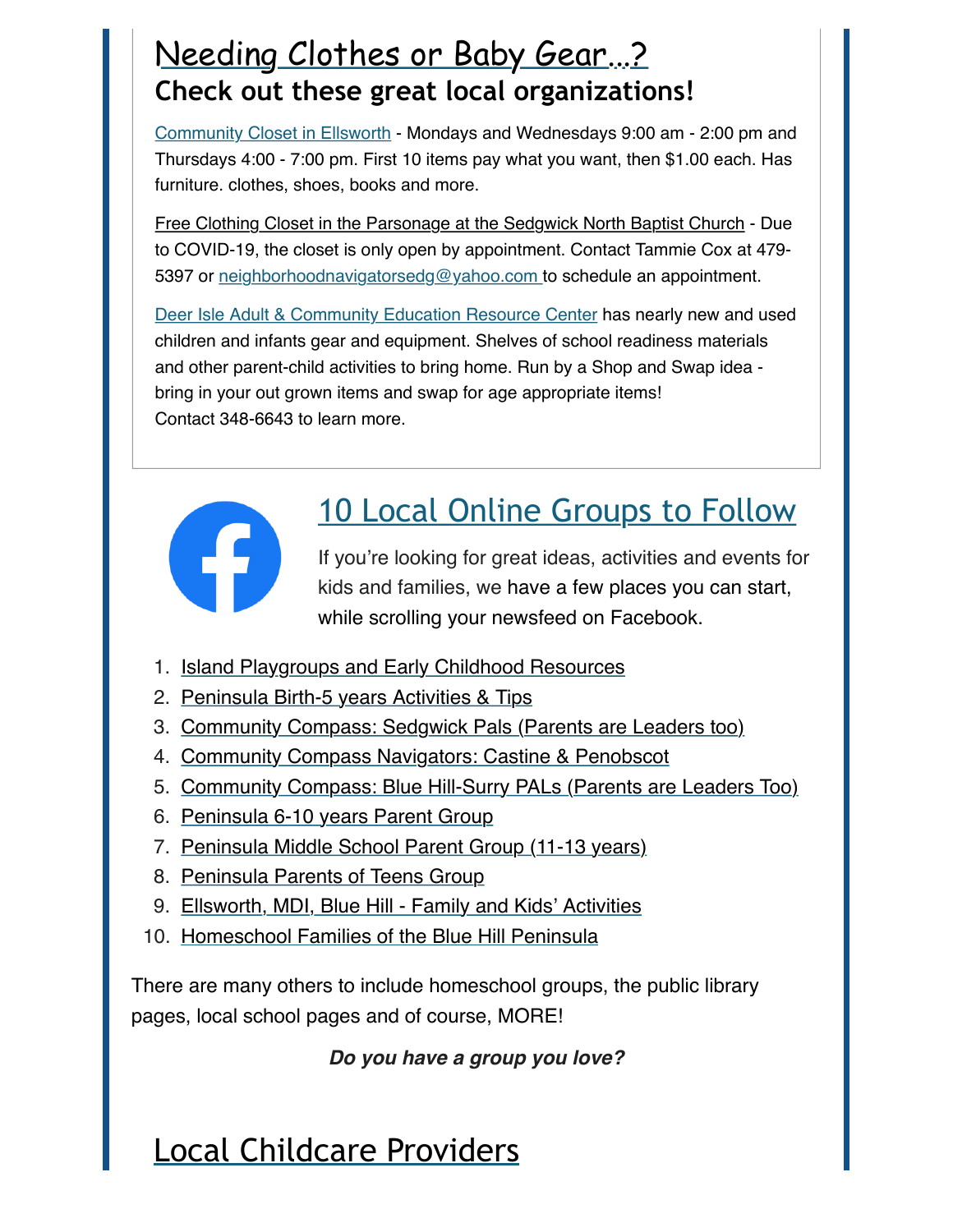For up-to-date information on availability and cost, please contact each childcare center individually.

- [The Bay School "Morning Garden"](https://bayschool.org/) Blue Hill 374-2187
- [Community Childhood Learning Place](https://www.communitychildhoodlearningplace.org/)  Castine 326-4800
- [Cubby Hole Too](https://www.facebook.com/thecubbyholetoo/) Blue Hill 610-3488
- [Golden Sun Childcare](https://www.facebook.com/goldensunchildcarebluehill/?ref=py_c) Blue Hill & Sargentville 266-6509
- [Hearthstone Forest Preschool](https://www.facebook.com/hstonepsandearlychildhood)  Sedgwick 359-8406
- Ladybugs and Dragonflies Surry 271-7405
- Little Bears Daycare Blue Hill 374-2526
- Muddee Hands \*Offers after-school care only Deer Isle 348-6727
- [Nestled Inn Child Care](https://www.facebook.com/NestledInn26) Penobscot 624-1575
- [Puddle Jumpers](https://www.facebook.com/Puddle-Jumpers-1999537533486124)  Deer Isle 460-8875
- Skip to My Lou Day Care Penobscot 702-1978
- [Snappers](https://www.facebook.com/Snappers-Childcare-Center-107154568010873/)  Deer Isle 348-5228

For info about Head Start, contact: [Downeast Community Partners](https://www.downeastcommunitypartners.org/services/children-and-education/info.php/Early-Care-and-Education-Programs-2/) - 664-2424



Thinking of becoming a licensed childcare provider? Visit [childcarechoices.me](http://childcarechoices.me/) to learn more about the application process!

**We are a community in need of more childcare access!**

**Maine Child Care Subsidy Program**: [www.maine.gov/dhhs/ocfs/ec/occhs/step.htm](http://www.maine.gov/dhhs/ocfs/ec/occhs/step.htm) Helps eligible families to pay for child care. Eligible families must meet income guidelines and at least one of the activities of: work, school or a job-training program.

**[Was this email forwarded to you? Want to receive it directly in your](https://healthypeninsula.us12.list-manage.com/subscribe?u=fc6079fc5c5e625f35525d930&id=f7952ea950) inbox? Click here to sign up!**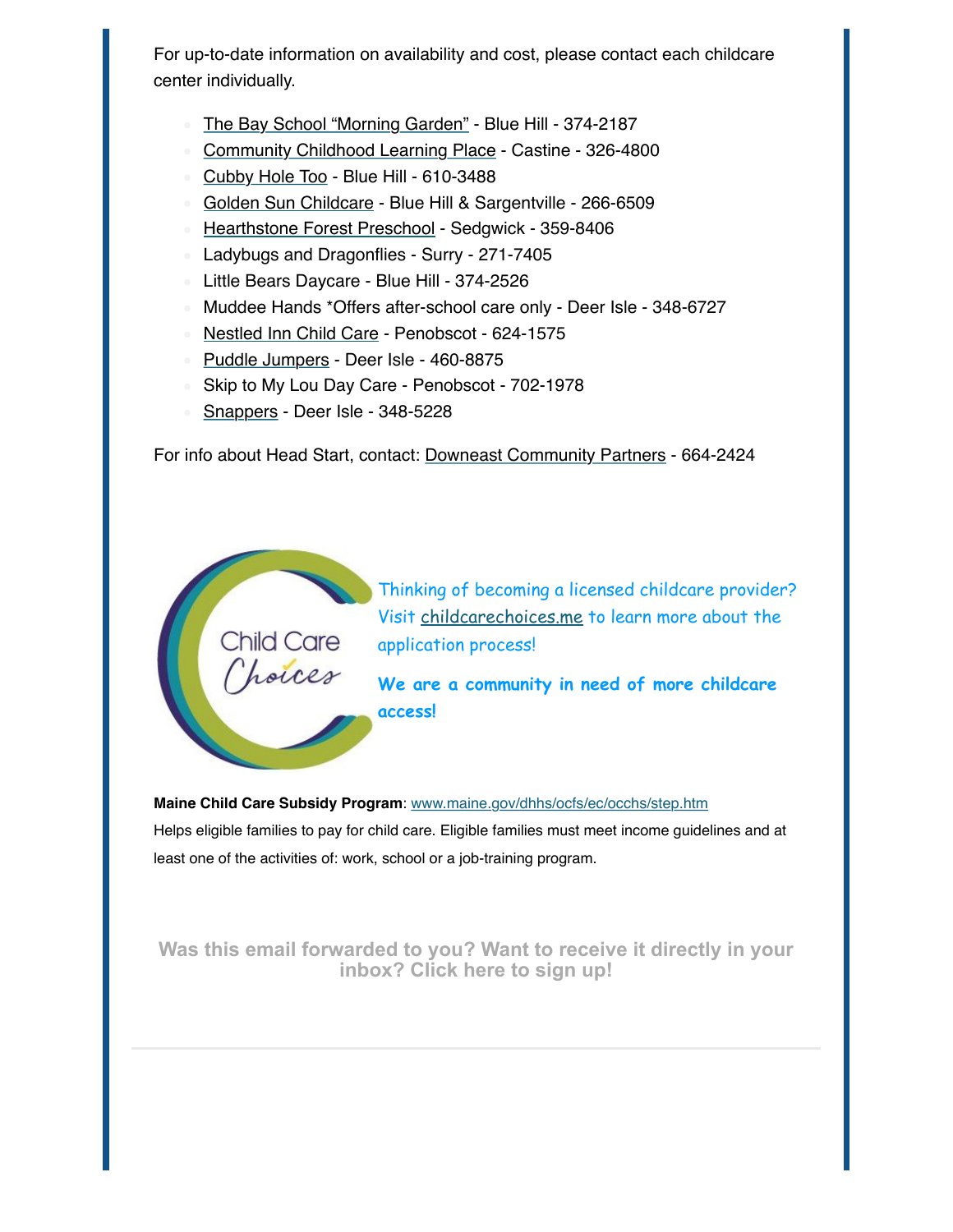# <span id="page-9-0"></span>Family Photographers

- Lynn Betts Brooklin  [www.facebook.com/perfectimagebylynnb](http://www.facebook.com/perfectimagebylynnb)
- HeidiAnna Photography Sedgwick (207) 479-8464 or find her on [Facebook](https://www.facebook.com/heidiannaphotography)
- Mooky Cherie Photography Bangor - [www.mookycheriephotography.zenfolio.com](http://www.mookycheriephotography.zenfolio.com/)
- Closer North Brewer (207) 902-2122 [www.closernorth.com](http://www.closernorth.com/)
- Zi Photography Ellsworth [www.ziphotographymaine.com](http://www.ziphotographymaine.com/)
- Fire Chicks Photography Ellsworth (207) 479-9909 [www.firechicksphotography.com](http://www.firechicksphotography.com/)
- Lovelle's Lens Ellsworth (207) 214-9164 [www.lovelleslens.com](http://www.lovelleslens.com/)
- Jenn Marie Photography Waldo (207) 322-5430 https://jennmarie.photography

**Let us know if you have a photographer you love!**

## **PENINSULA FREE HEALTH CLINIC is fully staffed and ready to help!**

Are you uninsured and need to see a healthcare provider?

We are here to help!

Call for an appointment or walk in.

We will be requiring patients to wear masks and call the clinic from the parking lot to be pre-screened before entering the clinic.

Call 207-374-5585 or email [clinic@peninsulafreehealth.org](mailto:clinic@peninsulafreehealth.org?subject=Appointment) if you have questions.

## **August 2021 Clinic dates:**

- Monday, August 16 from 3pm to 6pm
- Monday, August 23 from 3pm to 6pm

If you don't have medical insurance, they are here to see that you can have professional medical care. They will make you welcome, and there is no cost to you for the visit.

They can do student's sports physicals if your child needs that done.

Please check their Facebook page (Peninsula Free Health) for days they're open, other announcements, and additional information and health tips.

In Blue Hill at 26 Hinckley Ridge Road, right beside the Superintendent's Office. Please spread the word! [https://www.facebook.com/PeninsulaFreeHealth/](https://www.facebook.com/PeninsulaFreeHealth/?__cft__%5B0%5D=AZWjITGeyFvnlncgk-5-p8dnXw-v1vbwL-g2bQI2zMmK68gwWLnTZbAXm6AnA7EeNIuyuVNr7EYlJ53oFkevub_d2_pqbe4024wB2p2-Ci3xcKqgPUI9LgrZ04Cgmu66mdnTujguF0XgLnkX87-3PJtc5lM22E4W9UGlHPsJXw-lUyN4Xo77-suozDD1LOggy4Q&__tn__=-UK-R)



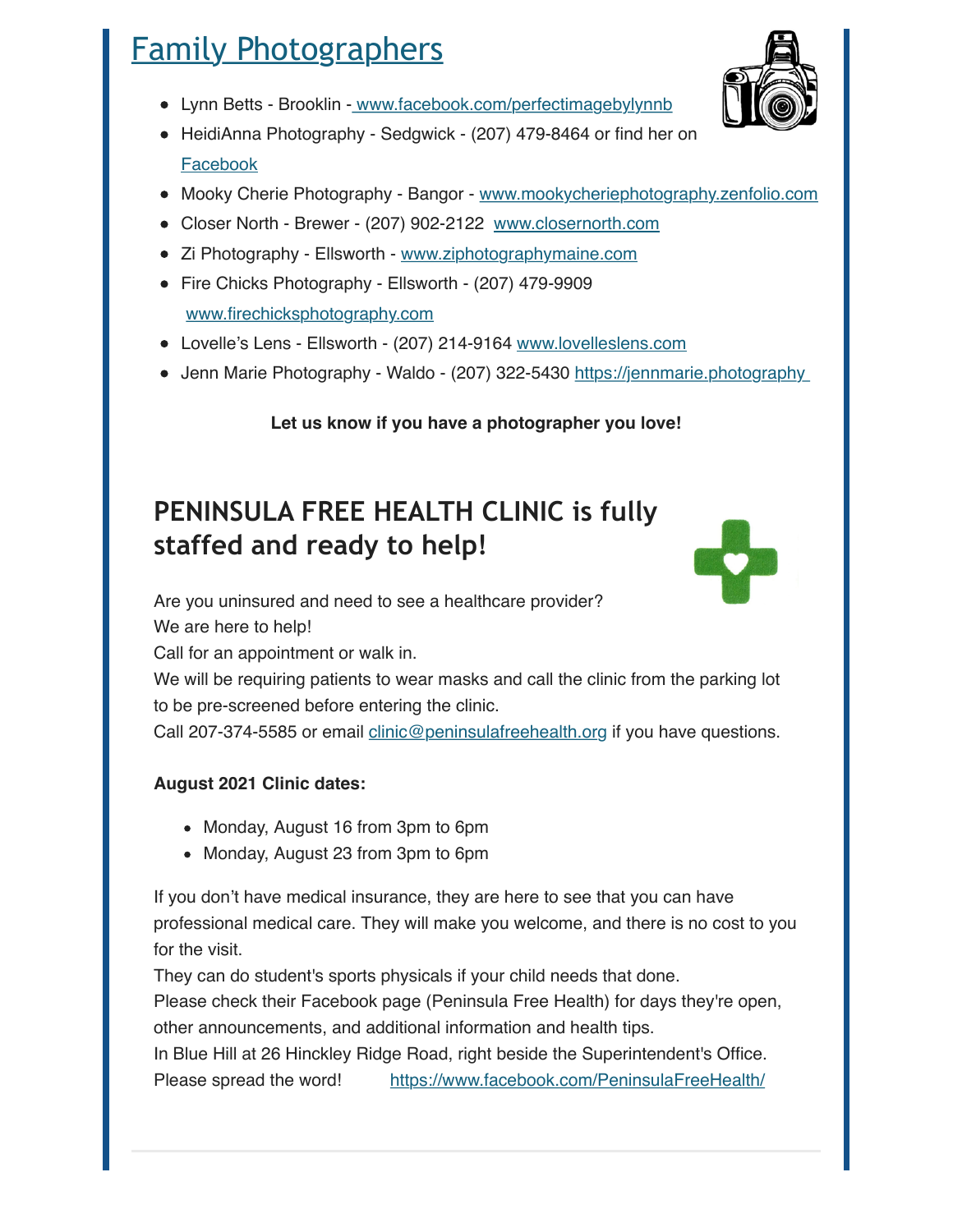# **You can get your child a gift of a lifetime!**

Children 15 years and under can get a lifetime fishing, hunting, archery, trapping, combination of two or combination of 3 lifetime licenses.

ore information at: https://www.maine.gov/ifw/ fishing-boating/fishing/lawsrules/license- requirements.html

# **DID YOU KNOW?**

For every baby born a Maine resident since 2013, the Alfond Scholarship Foundation invests a \$500 Alfond Grant for his or her future qualified higher education expenses. The Alfond Scholarship Foundation invests these funds until the child is ready to use them. The funds can be used for education after high school – college or university, certificate programs and trade schools. And the funds can be used in Maine or out of state. Children awarded the Alfond Grant have until age 28 to use it.

Learn more at: [https://www.myalfondgrant.org](https://www.myalfondgrant.org/)

Inspiring families to invest in their children's future

# <span id="page-10-0"></span>Local Resources for Families with Young Children

[Catholic Charities](https://www.ccmaine.org/) – 775-5671

Services include short-term therapy in-home or office, children's case management, therapeutic foster care, migrant family services.

[Child Development Services \(CDS\) Office for Hancock County](https://www.maine.gov/doe/learning/cds) – 1-877-770- 8883

Child Development Services Early Intervention program is a free services provider to children and their families from birth to age 3 through the Maine Department of Education. Provides no cost developmental screenings and evaluations in the child's natural environment. CDS welcomes referrals from parents, caregivers or physicians.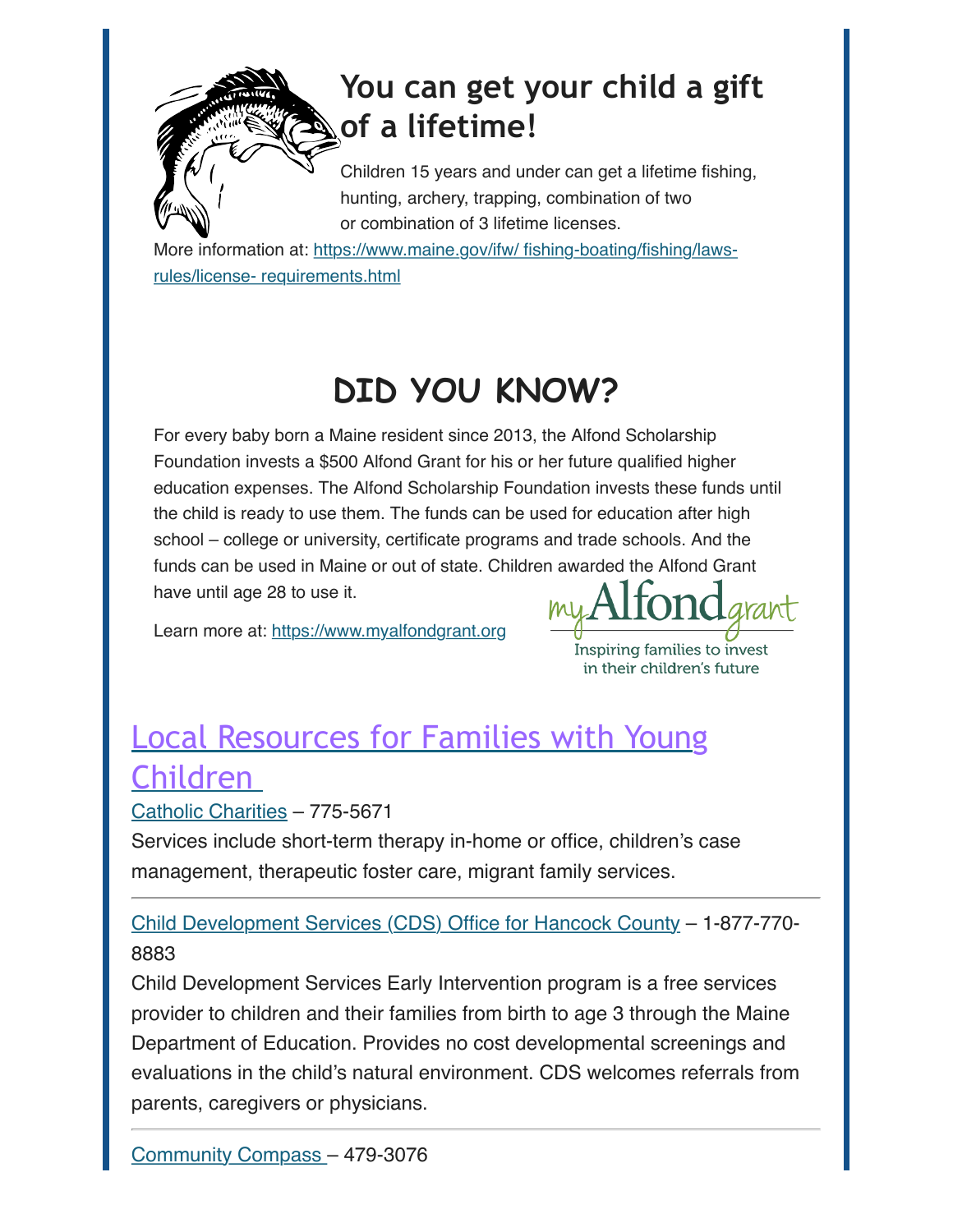Services include local community navigators who connect individuals with basic needs, counseling, educational and job trainings. PALS (Parents are Leaders) groups in Blue Hill, Deer Isle- Stonington, Castine, Penobscot, Surry and Sedgwick. Camperships to Nichols Day Camp in the summer.

[Deer Isle Adult Education Center](https://deerisle.maineadulted.org/) – 348-6443 – 251 North Deer Isle Road Offers family literacy, Apex classes, study space and internet access, enrichment classes, workforce training, exam proctoring, HiSET and college transitions for adults in the Deer Isle- Stonington community.

[Downeast Community Partners](https://www.downeastcommunitypartners.org/) – 664-2424 – Lifespan opportunities and services. Early Child Care and Education Programs including Head Start in Deer Isle/Stonington. Heating Assistance, Transportation Assistance, Child Abuse and Neglect Services. Local CAP agency for the area.

## [Early Childhood Consultation & Outreach \(ECCO\)](https://www.healthyacadia.org/sb-ecco) – 667-7171

Provides support and training to childcare staff, teachers and parents working with and raising children ages birth to 8 years old.

[Versant Power](https://www.versantpower.com/residential/programs-and-services/) (formerly Emera Maine) - 973-2000 Low-Income Assistance Program, Heat Pump Rate Reductions Available, Arrearage Management Program.

### [Healthy Acadia](https://www.healthyacadia.org/) - 255-3741

Non-profit organization providing a broad range of collaborative community health initiatives to include Strong Beginnings, Let's Go! 5-2-1-0, SNAP-Ed, ECCO, and more.

## [Healthy Island Project](https://healthyislandproject.org/) - 367-6332

Non-profit organization serving Deer Isle and Stonington with programming for youth and healthy aging; including bike safety, Health Bound, Mindful Island and Edible Island

### [Island Health and Wellness](https://ihwf.org/) - 367-5851

Organization that supports Camp Kooky, free and reduced dental care, medical appointment transportation, school-based health programming, Opiate Free Island Partnership and more.

[Maine Families of Hancock County](http://mainefamilies.org/) – 667-5304 (x-225) Home visitors provide information on infant development and support for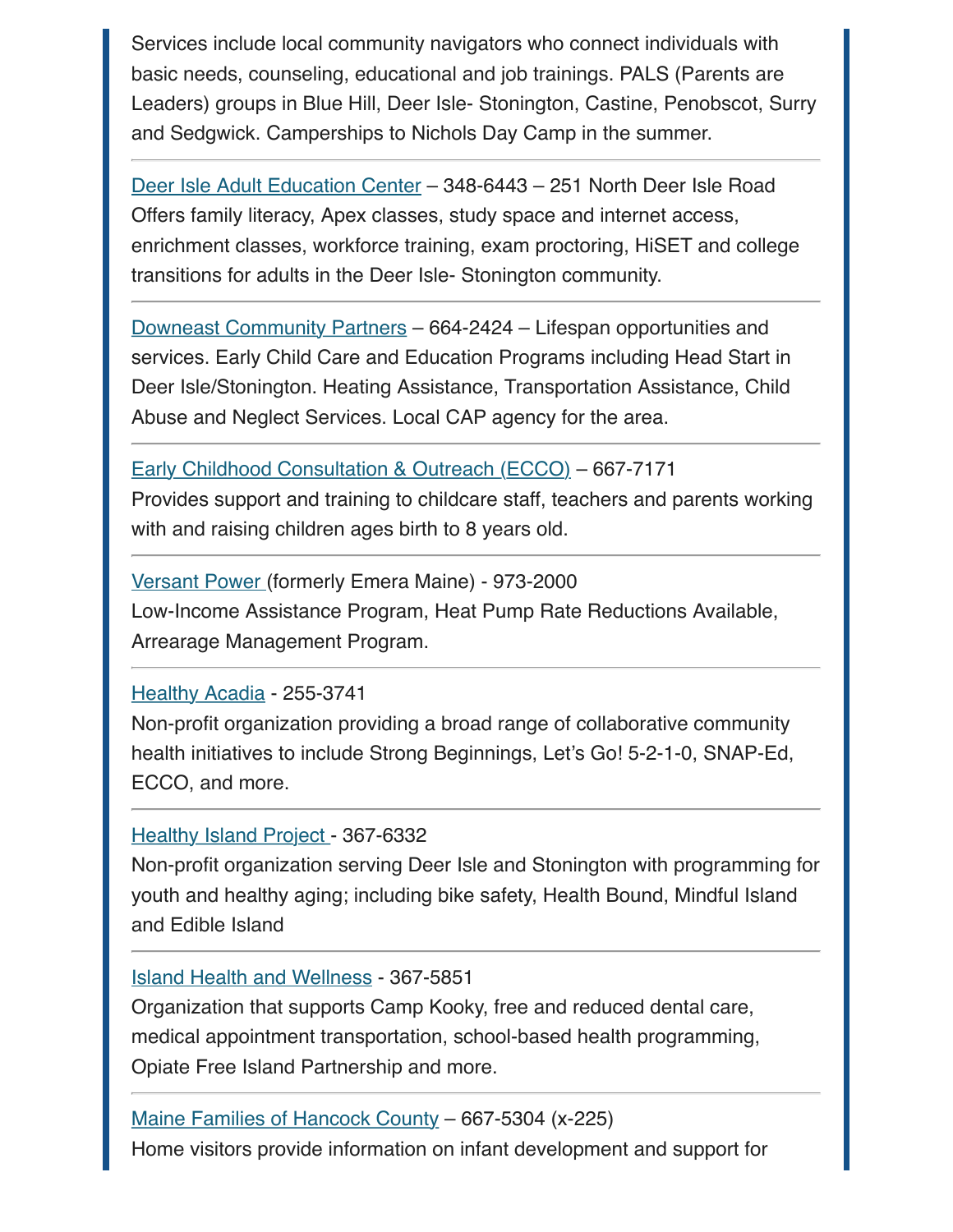families with newborns.

[Maine Family Planning](https://mainefamilyplanning.org/) – 922-3222 – 248 State Street in Ellsworth Services include primary care, reproductive healthcare and family support services. Maine Family Planning is also our local WIC office. There is availability for virtual visits as well.

## [Maine Parent Federation](https://www.mpf.org/) – 588-1933

A non-profit organization connecting families of children who have disabilities or special health care needs to information, referrals, support and training. Services are offered at no cost.

## [Office of Child and Family Services](https://www.maine.gov/dhhs/ocfs/) – 1-877-680-5866

Information on types of childcare, voucher program, licensing and links to other sites.

## [Special Children's Friends](https://specialchildrensfriends.org/) – 667-2430

Community-based playgroups for children with developmental delays, nursery school programs, individual developmental therapy for children birth through five years, case management.

[Wings](https://www.wingsinc.org/) – 941-2988 or 800-823-2988 – 409 High St. in Ellsworth Mental health agency providing children's behavioral health home services, child targeted case management and adult community case management services.



[Spread the word!](http://www.facebook.com/sharer/sharer.php?u=https%3A%2F%2Fmailchi.mp%2F9c2ccdce6633%2Flittle-sapling-news-late-summer-edition)  $(\boxtimes)$  [Forward to friends and families!](http://us12.forward-to-friend.com/forward?u=fc6079fc5c5e625f35525d930&id=9ec99f02d0&e=%5BUNIQID%5D)

# **Early Childhood Interest Group**

Healthy Peninsula hosts a monthly meeting called the Early Childhood Interest Group! All are welcome to attend. Meetings are the second Wednesday of the month at 4:00 pm on Zoom.

Meetings includes updates from early childhood programs and professionals, community conversations about early childhood and networking opportunities.

Contact Sandy Phoenix at [sphoenix@healthypeninsula.org](mailto:sphoenix@healthypeninsula.org?subject=Early%20Childhood%20Interest%20Group) to learn more or for the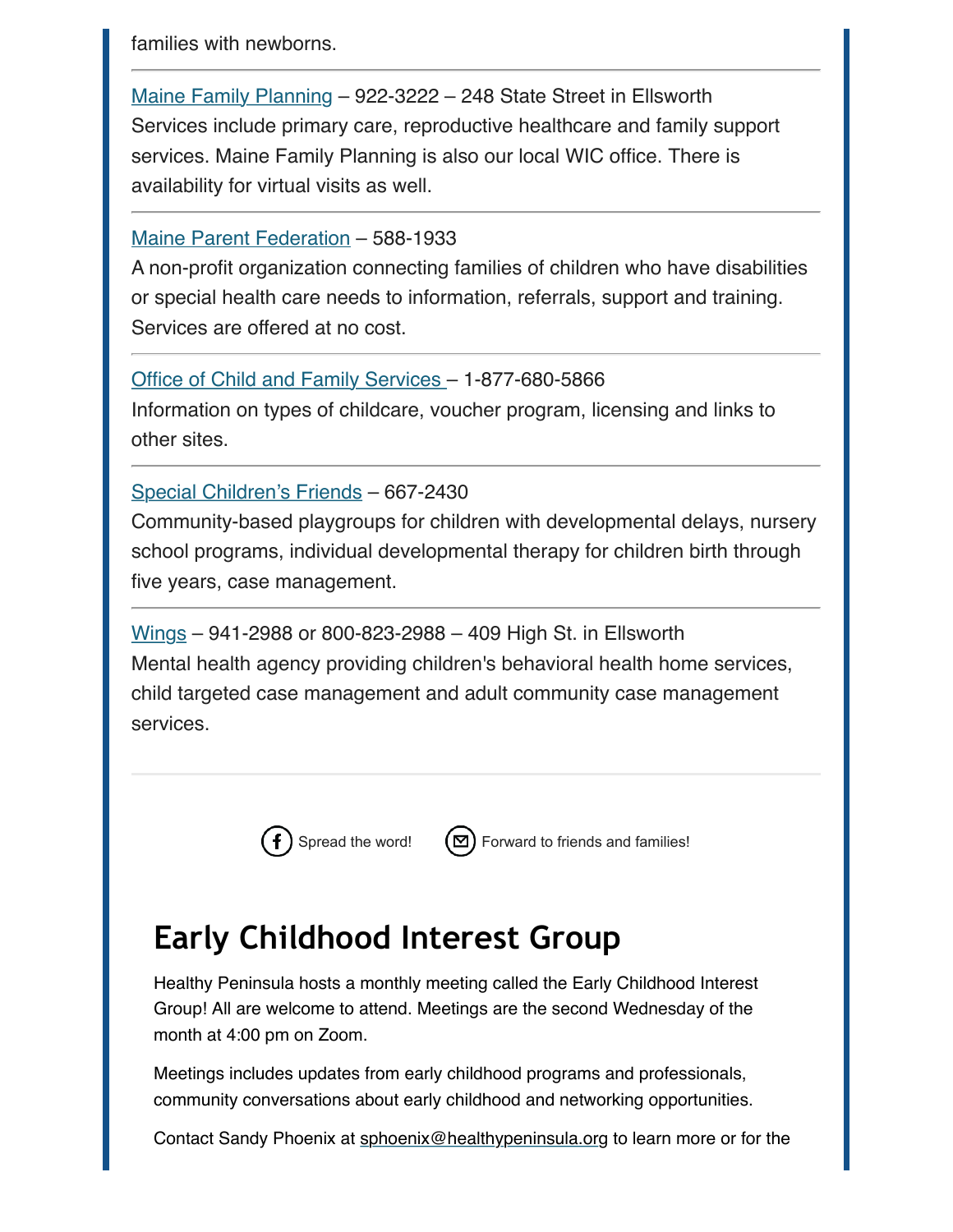

## **Do you have something you'd like featured?**

Let us know! We'd love to hear about any activities, events, services or gatherings you may offer for families with young children!! Contact Erica Garvey at [egarvey@healthypeninsula.org](mailto:egarvey@healthypeninsula.org?subject=Little%20Sapling%20News) or fill out this Google Form<https://forms.gle/f6CFDz29odUMAX9v9>.

## **An Update from Healthy Peninsula**

Healthy Peninsula is celebrating our 20th Anniversary this year! In celebration, we are hosting an ice cream social on Monday, August 16th at 5:00 pm - 7:00 pm, taking the party over to the Blue Hill Park for the Flash! in the Pans. Our ice cream social will be celebrating all of our work over the last 20 years and acknowledging and honoring the hard work of our volunteers! Additionally we are giving away tshirts, totes and safety vests.

The Safety Vest Project is designed to provide bright orange, lightweight vests free for anyone who would like one, along with coordinating orange bandanas for Rover.To add to the fun, we invite everyone who gets a vest and/or a bandana join our summer/fall photo contest! Send us a picture and a caption showing a fun, healthy activity – wearing your vest and including you, your kids, your pets, or any combination through this link: [https://forms.gle/EbQLUZcnsth5MeZs9.](https://forms.gle/EbQLUZcnsth5MeZs9) Two of our dedicated community volunteers, will choose 2 winners from all submissions. The third winner will be picked by you, the community, through an online voting on our Facebook page (TBA). The drawing will be on December 31, 2021. Vests and bandanas can be reserved by emailing egarvey@healthypeninsula.org or calling 374-3257, or you can pick one up at our partner distributors: Blue Hill YMCA, Blue Hill Heritage Trust, Island Heritage Trust, Blue Hill Public Library, Stonington Public Library, Friend Memorial Library, and Witherle Memorial Library. Check in with each of our partner distributors for ways to enjoy and use your new vests – through walking groups and plenty of trails.

Follow us on **Facebook** or visit our newly designed [website](https://www.healthypeninsula.org/) for more information.